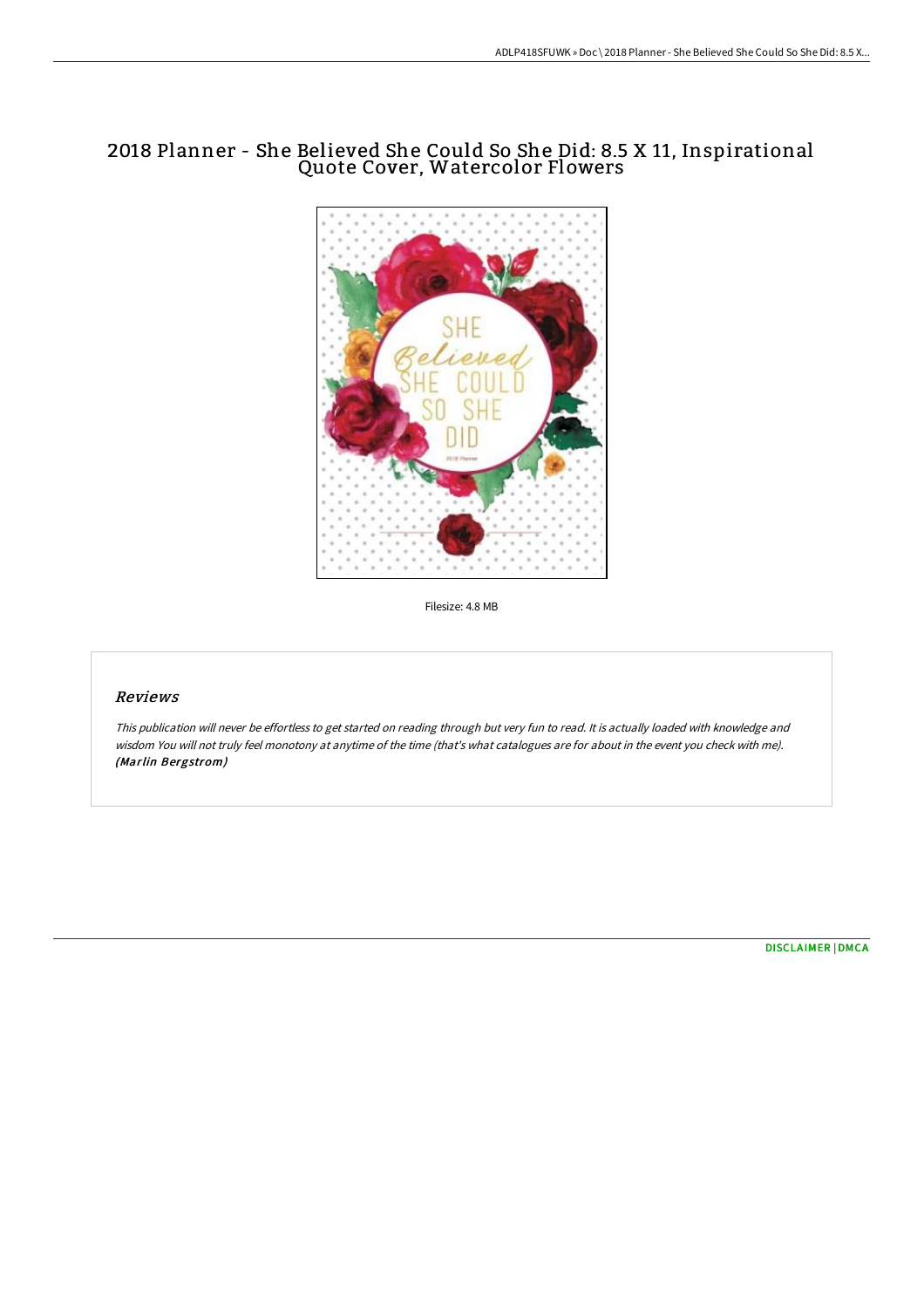## 2018 PLANNER - SHE BELIEVED SHE COULD SO SHE DID: 8.5 X 11, INSPIRATIONAL QUOTE COVER, WATERCOLOR FLOWERS



To download 2018 Planner - She Believed She Could So She Did: 8.5 X 11, Inspirational Quote Cover, Watercolor Flowers eBook, please access the hyperlink under and save the document or have accessibility to additional information which are relevant to 2018 PLANNER - SHE BELIEVED SHE COULD SO SHE DID: 8.5 X 11, INSPIRATIONAL QUOTE COVER, WATERCOLOR FLOWERS book.

Createspace Independent Publishing Platform, 2017. PAP. Condition: New. New Book. Shipped from US within 10 to 14 business days. THIS BOOK IS PRINTED ON DEMAND. Established seller since 2000.



**Flowers**